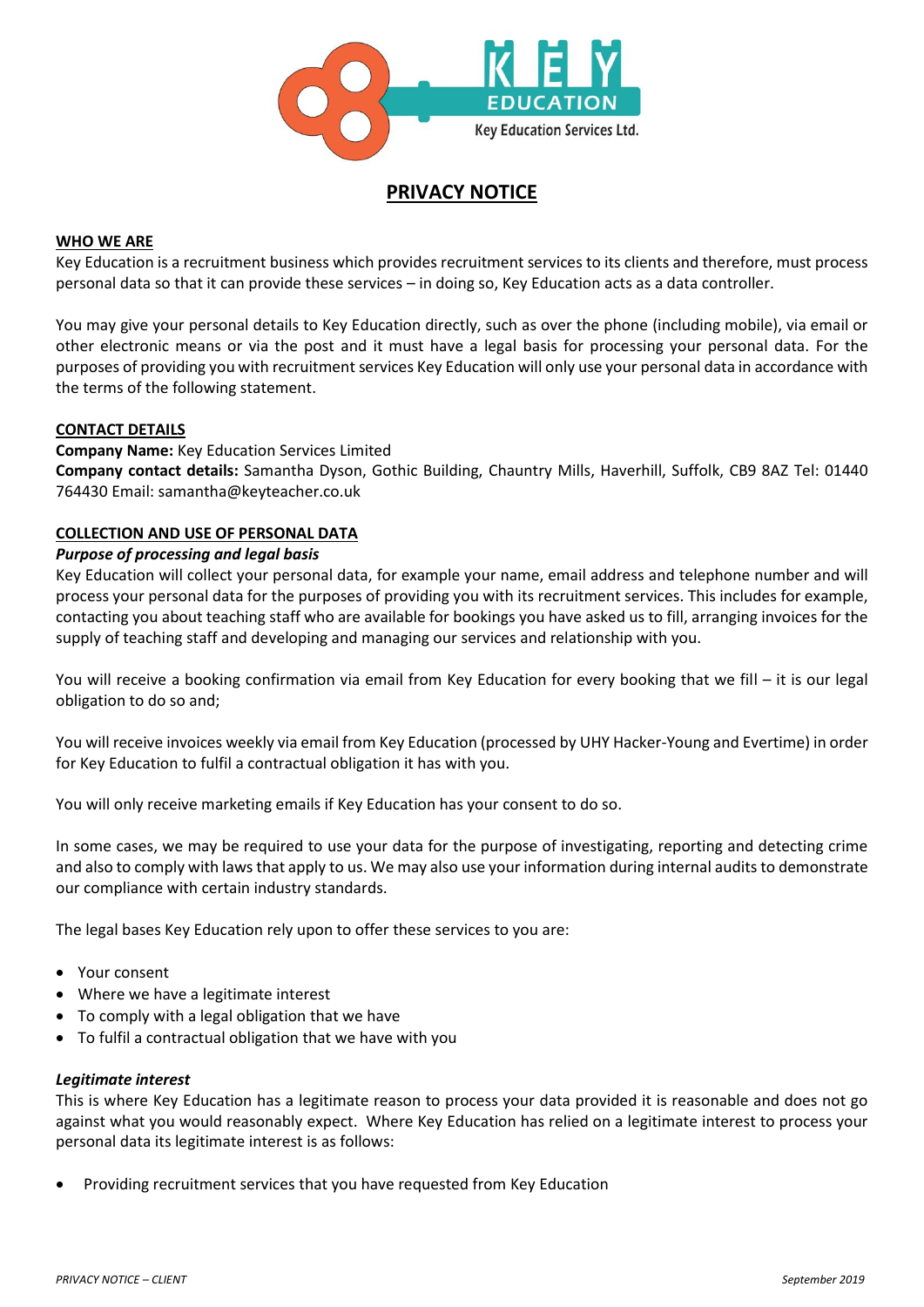

## *Recipient/s of data*

Key Education will process your personal data with the following recipients:

- Agency Workers (for the purpose of bookings)
- UHY Hacker-Young and Evertime (for the purpose of invoicing)
- Lucid Systems Ltd (IT services provider)
- Employment Agencies Standards Inspectorate (EASI)
- The Recruitment and Employment Confederation (our trade body)

### *Statutory/contractual requirement*

Your personal data is required by contractual requirement. You are obliged to provide the personal data and if you do not the consequences of failure to provide the data are:

Key Education will be unable to offer its recruitment services to you.

### **OVERSEAS TRANSFERS**

Key Education will not transfer the information you provide to us to countries outside the European Economic Area ('EEA') for the purposes of providing you with its recruitment services. The EEA comprises the EU member states plus Norway, Iceland and Liechtenstein.

### **DATA RETENTION**

Key Education will retain your personal data only for as long as is necessary and for the purpose it was collected. Different laws may also require Key Education to keep different data for different periods of time. At all times Key Education will do its utmost to store and process your personal data securely.

The Conduct of Employment Agencies and Employment Businesses Regulations 2003, require Hirer records to be kept for at least one year from (a) the date of their creation or (b) after the date on which Key Education last provided you with recruitment services.

Financial records must also be kept as long as is legally required by HMRC.

Where Key Education has obtained your consent to process your personal data, it will do so in line with its retention policy. Upon expiry of that period Key Education will seek further consent from you. Where consent is not granted Key Education will cease to process your personal data.

### **YOUR RIGHTS**

Please be aware that you have the following data protection rights:

- The right to be informed about the personal data Key Education processes on you;
- The right of access to the personal data Key Education processes on you;
- The right to rectification of your personal data;
- The right to erasure of your personal data in certain circumstances;
- The right to restrict processing of your personal data;
- The right to data portability in certain circumstances;
- The right to object to the processing of your personal data that was based on a public or legitimate interest;
- The right not to be subjected to automated decision making and profiling; and
- The right to withdraw consent at any time.

Where you have consented to Key Education processing your personal data you have the right to withdraw that consent at any time by contacting Samantha Dyson on 01440 764430 or samantha@keyteacher.co.uk.